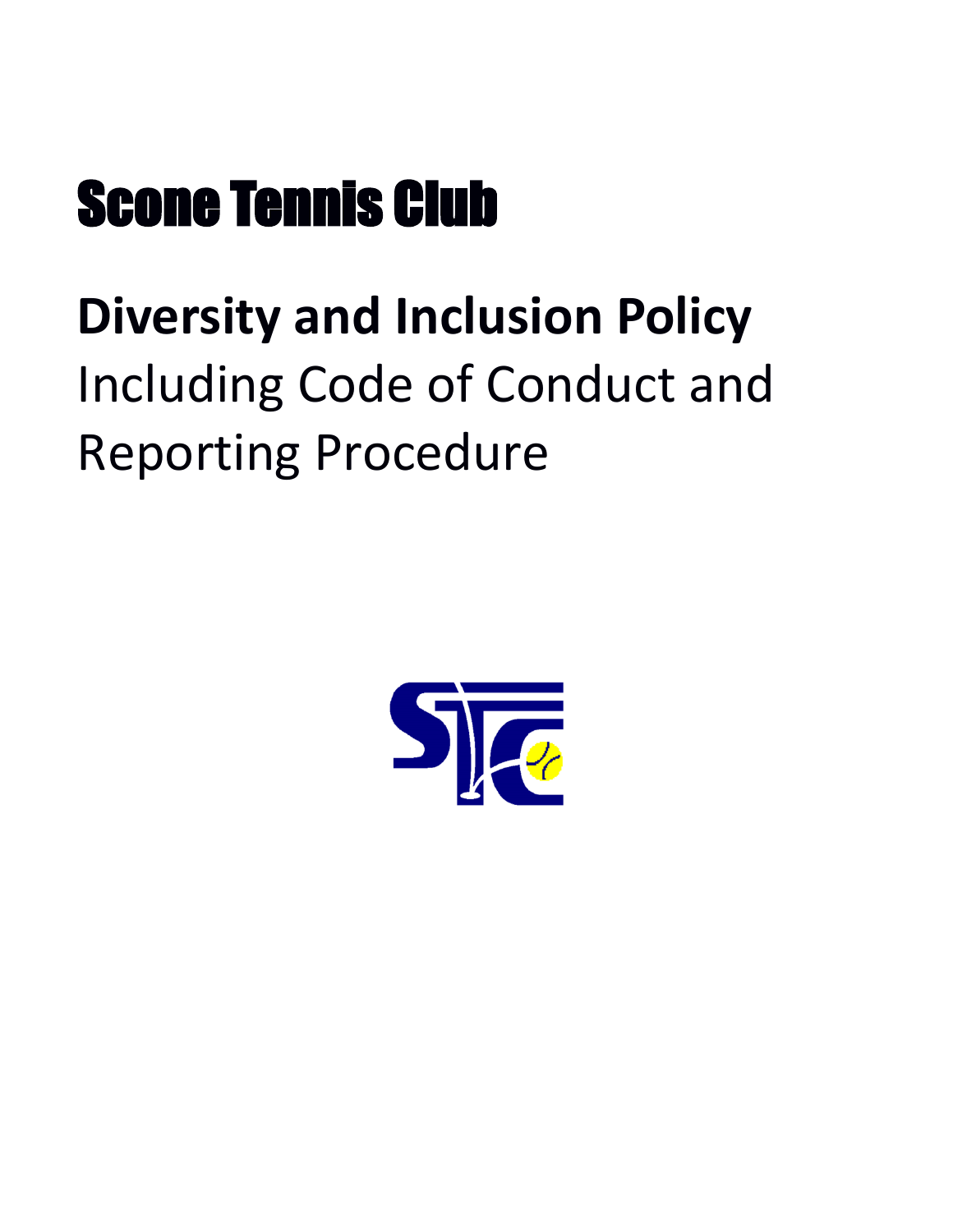## **Concern Reporting Procedure**

Anyone who has concerns that they or someone else is being discriminated against or has been a victim of discriminatory language or behaviour should:

| <b>Respond</b> | Listen carefully to what the person is telling you. Do not interrupt; keep questions to a minimum;<br>do not promise to keep the information secret |                                                                                                                                                                                                                                                                                                                                                                                                                                                                                                                     |
|----------------|-----------------------------------------------------------------------------------------------------------------------------------------------------|---------------------------------------------------------------------------------------------------------------------------------------------------------------------------------------------------------------------------------------------------------------------------------------------------------------------------------------------------------------------------------------------------------------------------------------------------------------------------------------------------------------------|
| Refer          | Is someone in immediate danger?<br><b>YES</b><br>Call the police (999)<br><b>THEN</b>                                                               | <b>NO</b><br>Talk to the Club's Welfare Officer in confidence Mark<br>Dibnah 07909 448815; Talk to the LTA Safeguarding<br>Team * (020 8487 7000) as soon as possible [Mon-<br>Fri, 9am-5pm]. If the Safeguarding Team is<br>unavailable and you want advice before the next<br>working day, call the NSPCC (0808 800 5000) or<br>Parent Line Scotland (0800 028 2233) if your<br>concerns is about a child.<br>If your concern us about an adult ask them for<br>details of your Local Authority Adult Social Care |
|                |                                                                                                                                                     | Services.<br>Hate crime can alternatively be reported through<br>True Vision at www.report-it.org.uk                                                                                                                                                                                                                                                                                                                                                                                                                |
| <b>Record</b>  | (safeguarding@Ita.org.uk)<br>or email safeguarding@Ita.org.uk                                                                                       | Write an objective account of your concerns immediately using the Reporting a Concern Form<br>found here. Send it to the Safeguarding Team within 48 hours of the concern/disclosure<br>Handling a concern/disclosure can be emotionally difficult. If you would like to talk to someone<br>after making a concern/disclosure, contact the LTA Safeguarding Team by phone 020 8487 7000                                                                                                                             |

Tennis Wales Safeguarding Lead (029 2046 3335) Tennis Scotland Safeguarding Lead (01786 641716).

(See Appendix C for more details on what to do if a disclosure from a child or adult at risk is made to you)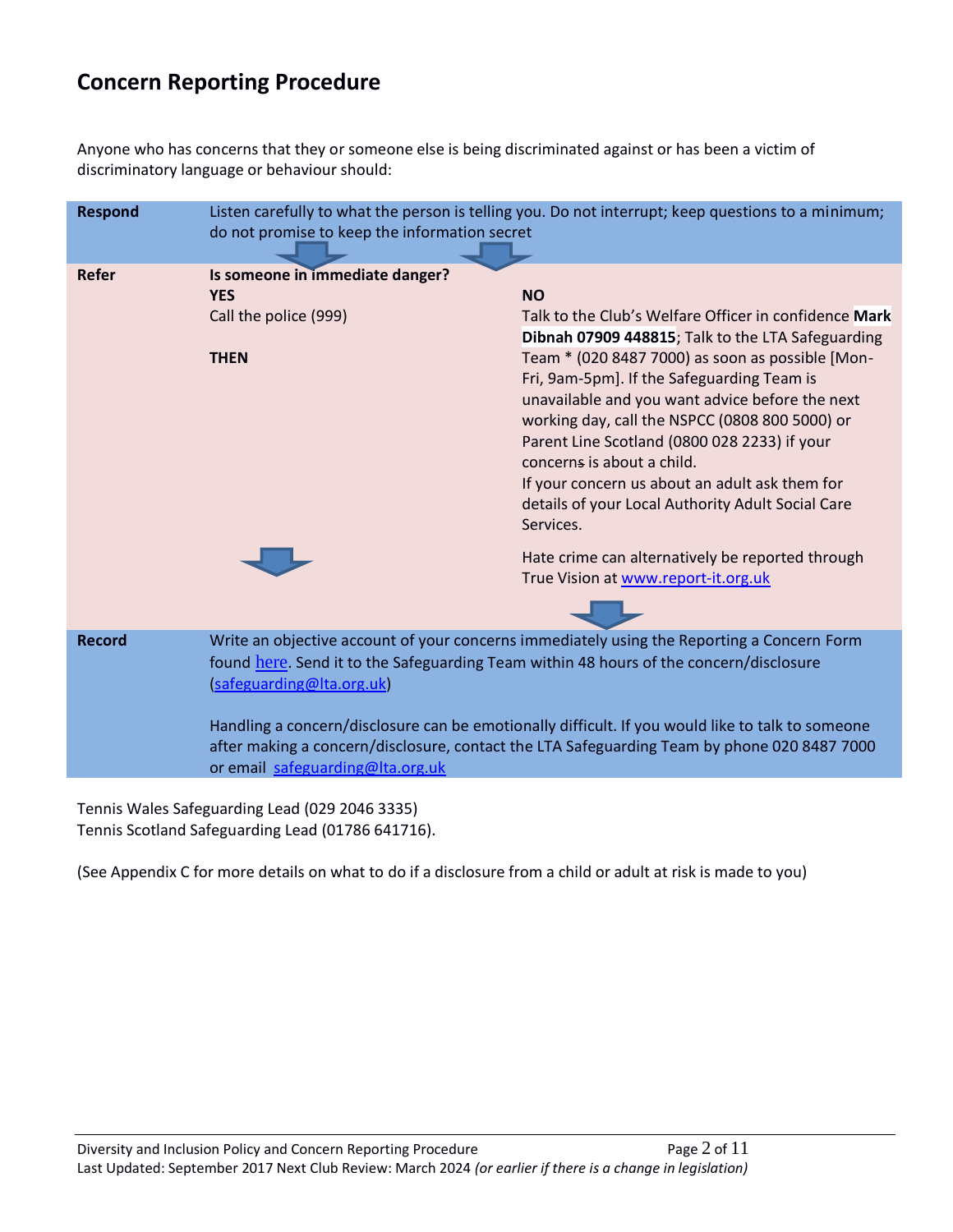### **Diversity and Inclusion in Scone Tennis Club**

This Policy sets out our commitment and includes our Safe and Inclusive Standards, Code of Conduct (page 8) and Reporting Procedure (page 2) and it supports our overall aims for diversity and inclusion that are to ensure that:

- Tennis is diverse and inclusive
- Diversity and inclusion are embedded in our Club's culture and our behaviours
- We create a culture where inclusive leadership thrives
- We take a proactive approach using positive action to ensure that communities and individuals are valued and able to achieve their full potential.

To achieve these aims we believe that everyone involved in Tennis has a vital role to play in promoting diversity and inclusion and we ask everyone to become Safe and Inclusive Tennis Champions – proactively promoting Safe and Inclusive tennis and taking action against all forms of discrimination.

We are proud to have a Diversity and Inclusion Policy that demonstrates our commitment to making tennis diverse and inclusive. The commitment to Diversity and Inclusion is upheld by all – Scone Tennis Club, Lawn Tennis Association (LTA), Tennis Scotland, Tennis Wales and the Tennis Foundation.

These commitments are fully supported by the Scone Tennis Club Committee.

Together we can make a positive difference to people from different backgrounds to participate in Tennis at our Club.

Thank you.

#### **Diversity and Inclusion Policy**

#### **1. Policy Statement**

This Diversity and Inclusion Policy, Standards, Code of Conduct and Reporting Procedure are applicable to **Scone Tennis Club** and is based on similar policies of:

- The Lawn Tennis Association (LTA)
- Tennis Scotland
- Tennis Wales
- The Tennis Foundation.

As a Club we contribute actively to enable more people to play tennis more often, in a manner that it is safe, inclusive, and fair. This applies regardless of a person's age, disability, gender reassignment status, sex, marital or civil partnership status, pregnancy or maternity, race, sex, sexual orientation, religion, race or sexual orientation, socio-economic status or any other background.

We recognise that many concerns and/or disclosures may have both safeguarding and diversity and inclusion elements to them. This policy reflects this through its reporting procedures, which replicate the safeguarding concern reporting procedures.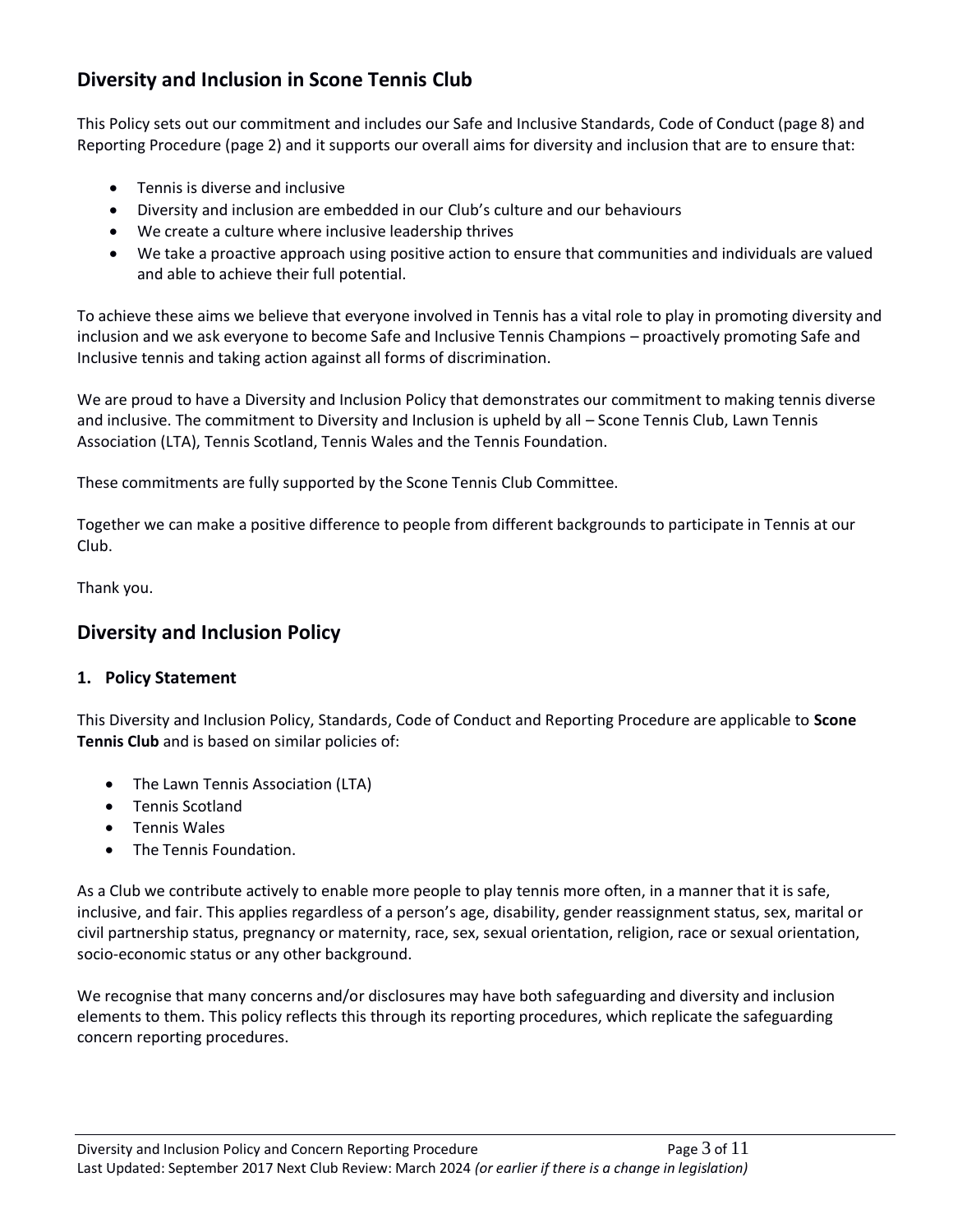This Policy strives to minimise risk and support our venue, programmes, events and individuals to deliver and experience a positive tennis experience for everyone. The Reporting Procedures in page 2 outlines how to respond to safeguarding or discrimination concerns/disclosures.

#### **2. Use of Terminology**

We have adopted the following definitions to explain our approach to diversity and inclusion in tennis:

**Discrimination** – treating someone in a less favourable way and causing them harm, because of their age, disability, gender reassignment, marriage or civil partnership, pregnancy or maternity, race, religion or belief, sex or sexual orientation

**Diversity** – acknowledging, celebrating and respecting the differences between groups of people and between individuals. We will work to ensure that people can be assured of an environment in which their rights, dignity and individual worth are respected, and in particular that they are able to enjoy their sport without the threat of intimidation, victimisation, harassment or abuse.

**Harassment** – unwanted conduct related to a relevant protected characteristic, which has the purpose or effect of violating an individual's dignity or creating and intimidating, hostile, degrading, humiliating or offensive environment for that individual or creates an intimidating, hostile, degrading, humiliating or offensive environment. The focus is on the perception of the complainant not the intent of the perpetrator. Employees can complain of behaviour they find offensive even if it is not directed at them.

**Inclusion** – ensuring that tennis is equally accessible to any member of the community so they can be fully involved in whatever capacity they choose; and that they are supported to achieve their potential in any capacity e.g. player, employee, volunteer, coach or official. We will work to ensure that people have a genuine and equal opportunity to participate to the full extent of their own ambitions and abilities, that they feel respected and valued and are not singled out, with regard to their age, disability, gender reassignment status, sex, marital or civil partnership status, pregnancy or maternity, race, sex, sexual orientation, religion, race or sexual orientation, socio-economic status or any other background.

**Positive action** – Scone Tennis Club is committed to taking positive steps to counteract the effects of physical or cultural barriers – whether real or perceived – that restrict the opportunity for all sections of the community to participate equally and fully. We will ensure that we institute, support or contribute to appropriate measures or initiatives that enable access to tennis and participation in associated activities by people from any group that is under-represented in tennis or has difficulty accessing it and that they can do so with dignity or without being singled out.

(See Appendix A for full glossary of terms)

#### **3. Scope**

Scone Tennis Club has direct safe and inclusive responsibility for:

- Consultants, coaches and officials they contract;
- Volunteers, including committee members they recruit;
- Venues they own or rent
- Events and programmes they run; and
- Ensuring all accreditation requirements are met by accredited coaches, officials and venues.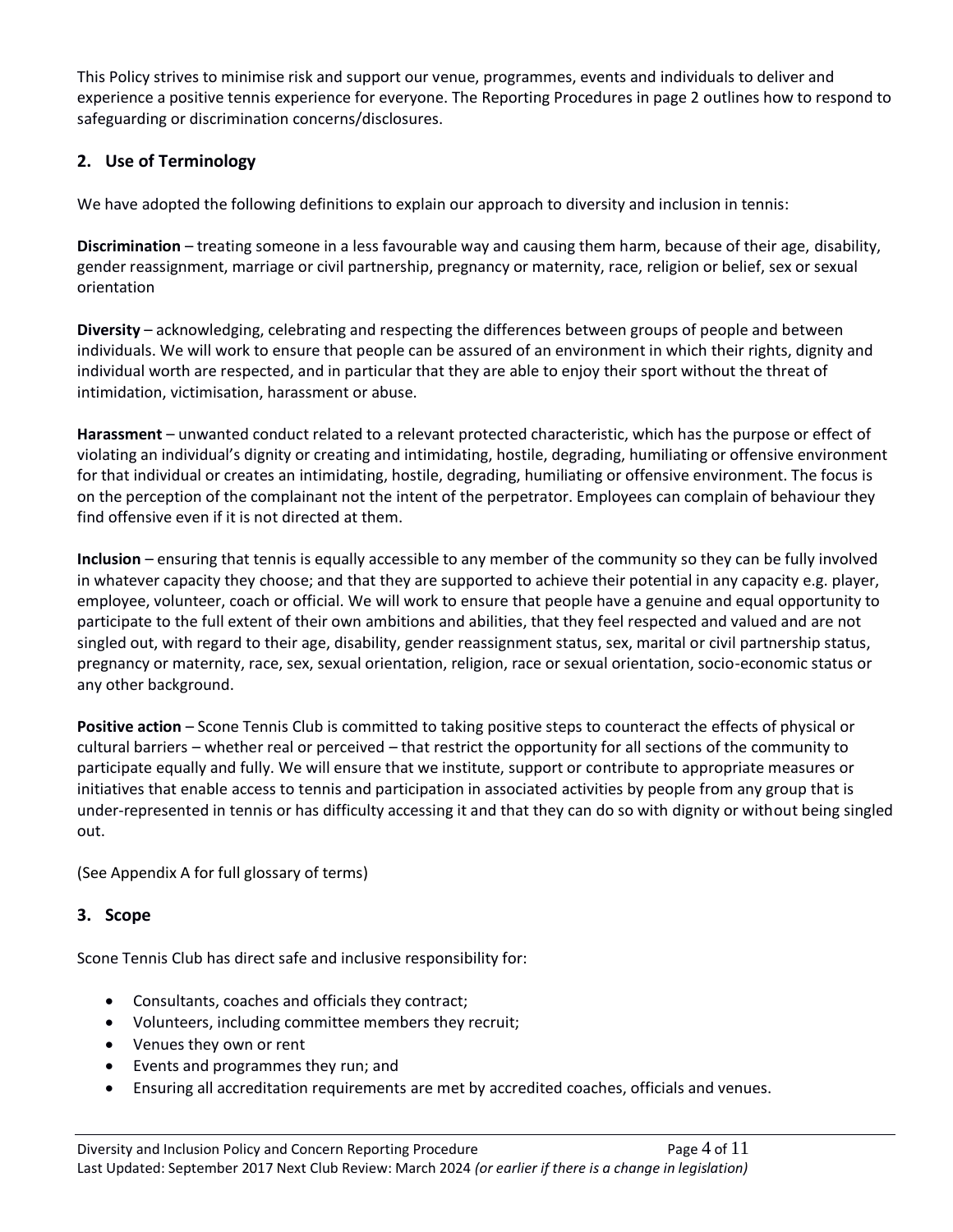We recommend and support the development of good diversity and inclusion practice to:

- Accredited coaches, officials and venues;
- Players, parents and carers;
- Volunteers recruited by other organisations;
- Venues hired by or on our behalf
- Club Events.

This Policy is in line with national legislation (see appendix B for details of the relevant legislation) and applicable to our Club, specifically to every person and place that we have direct safe and inclusive responsibility for.

#### **4. Responsibility for implementation of the Diversity and Inclusion Policy**

#### **Diversity and inclusion is everyone's responsibility: not responding to discriminatory or unacceptable language and behaviour is not an option.**

- The Club's Committee and Chair have overall accountability for this Policy and Reporting Procedure, for being the strategic lead on diversity and inclusion and for ensuring compliance with the relevant legislation (see Appendix for details).
- The Club's President Audrey Paton and Welfare Officer Mark Dibnah have overall responsibility for implementation of the policy.
- The Chair and Welfare Officer of the Club are responsible for updating this Policy and Reporting Procedure in line with legislative and organisational developments; and develop a strategic and proactive approach to diversity and inclusion and respond to discrimination concerns.
- The Scone Tennis Club's Welfare Officer Mark Dibnah is responsible for supporting the Club to identify where diversity and inclusion support is required; to implement safe and inclusive procedures; promote diversity and inclusion principles, including the Safeguarding and Reporting Procedure, to all the venues they manage, programmes, events and individuals including players, parents and carers.
- All staff, consultants, coaches, officials and volunteers involved in tennis are responsible for raising diversity and inclusion concerns with the Club's Welfare Officer to start with; then the Safe and Inclusive Tennis team if applicable, as outlined in the Reporting Procedure.
- Players, parents and guardians are responsible for upholding the Code of Conduct and Reporting Procedure.
- Scone Tennis Club has committed to:
	- $\circ$  formally adopt this policy,
	- $\circ$  take steps to ensure that our committee, members, participants and volunteers behave in accordance with the policy, including where appropriate taking disciplinary action under our constitution;
	- $\circ$  ensure that access to membership as well as access to participation is open and inclusive;
	- $\circ$  publish accurate information about the location and accessibility of our facilities; and
	- $\circ$  support measures and initiatives that British Tennis may institute or take part in to advance the aims of this policy as part of our commitment to our LTA membership.

Where there is a diversity and inclusion concern/disclosure:

• The individual who is told about, hears, or is made aware of the concern/disclosure is responsible for following the [Concern Reporting Procedure](#page-0-0) above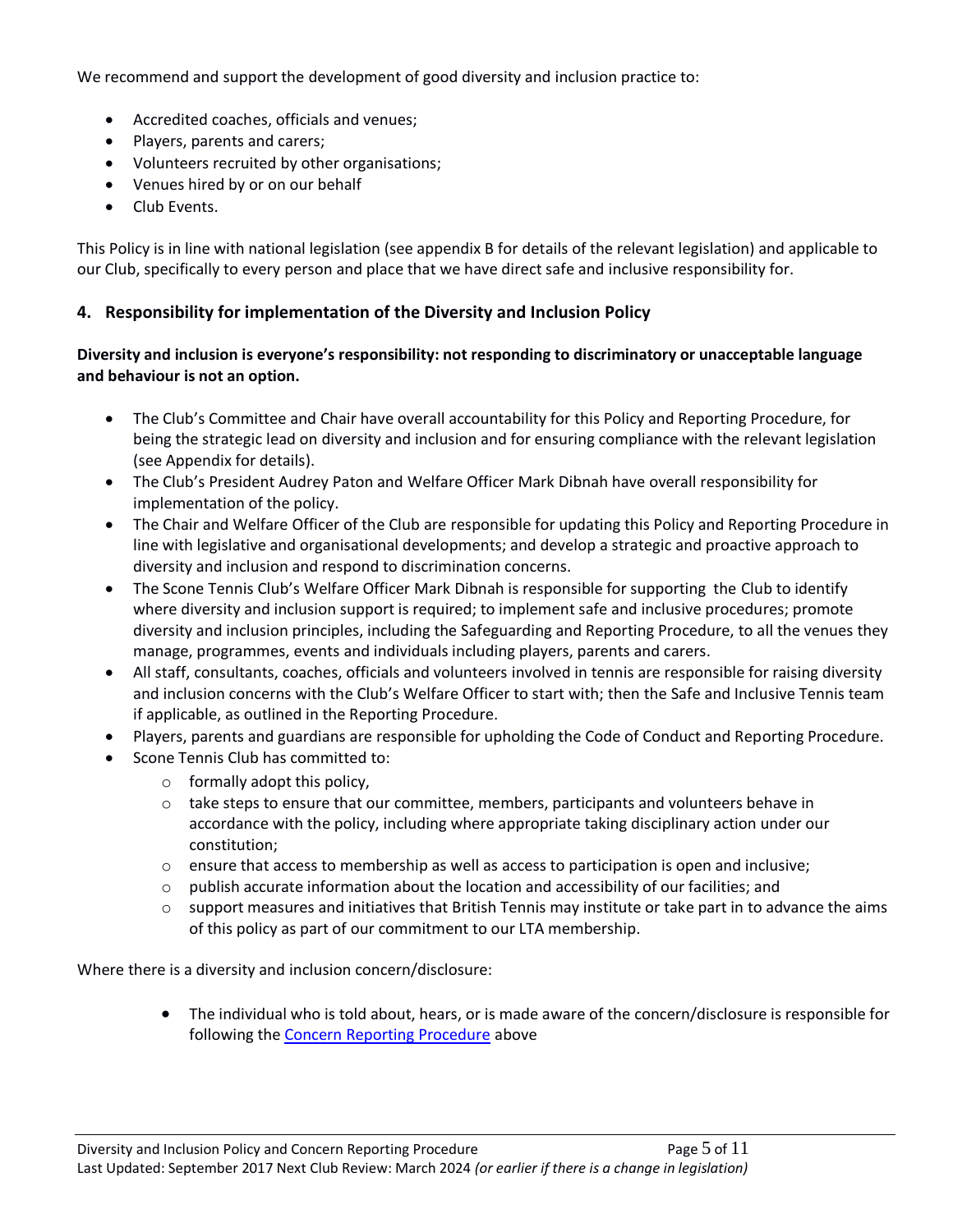#### **5. Breaches of the Diversity and Inclusion Policy, Standards, Code of Conduct and Reporting Procedure**

Where there are concerns that diversity and inclusion good practice has not been followed, all staff are encouraged to follow the Club's whistleblowing policy; consultants, coaches, officials, volunteers and players are encouraged to:

| 1. Complain directly to the person or organisation and seek resolution. In the first instance, this can<br>often resolve many disputes or concerns.                                                                                                                      |  |  |  |
|--------------------------------------------------------------------------------------------------------------------------------------------------------------------------------------------------------------------------------------------------------------------------|--|--|--|
|                                                                                                                                                                                                                                                                          |  |  |  |
| 2. If required, you can contact the LTA Safeguarding Team: safeguarding@lta.org.uk-they can assist<br>in liaising with the Club and investigating the matter. Alternatively, the NSPCC Whistleblowing advice<br>line: 0800 028 0285; help@nspcc.org.uk can be contacted. |  |  |  |
|                                                                                                                                                                                                                                                                          |  |  |  |
| 3. Seek further advice from the Equality Advisory Support Service a call on 0808 800 0082. For further<br>information their website is: http://www.equalityadvisoryservice.com/app/ask                                                                                   |  |  |  |

If someone comes to you with a concern around discrimination, listen to their complaint, reassure them and advise them of the routes listed above (1-3).

Breaches of this Policy and/or failure to comply with the outlined responsibilities may result in the following by the LTA, Tennis Scotland, Tennis Wales and/or the Tennis Foundation:

- Venues Potential removal of LTA accreditation
- Contracted consultants, officials and coaches termination of current and future roles within all four organisations and possible legal action.
- Recruited volunteers, including committee members termination of current and future roles within all four organisations and possible legal action.

Actions taken by staff, consultants, volunteers, officials, coaches, venues, Clubs and/or events outside of the LTA, Tennis Scotland, Tennis Wales and/or the Tennis Foundation that are seen to contradict this Policy may be considered a violation of this Policy.

Where an appeal is lodged in response to a safeguarding decision made by the LTA Safeguarding Team and Safeguarding and Protection Committee and/or Licensing and Registration Committee, an independent appeal body such as Sport Resolutions may be used. Their decision is final.

#### 6. **Related policies and guidance**

- Safeguarding Policy
- Complaints Policy
- Bullying Policy
- 
- 
- Transgender Policy  **Whistle-blowing Policy**
- Data Protection Policy  **And others as may be identified from time to** time.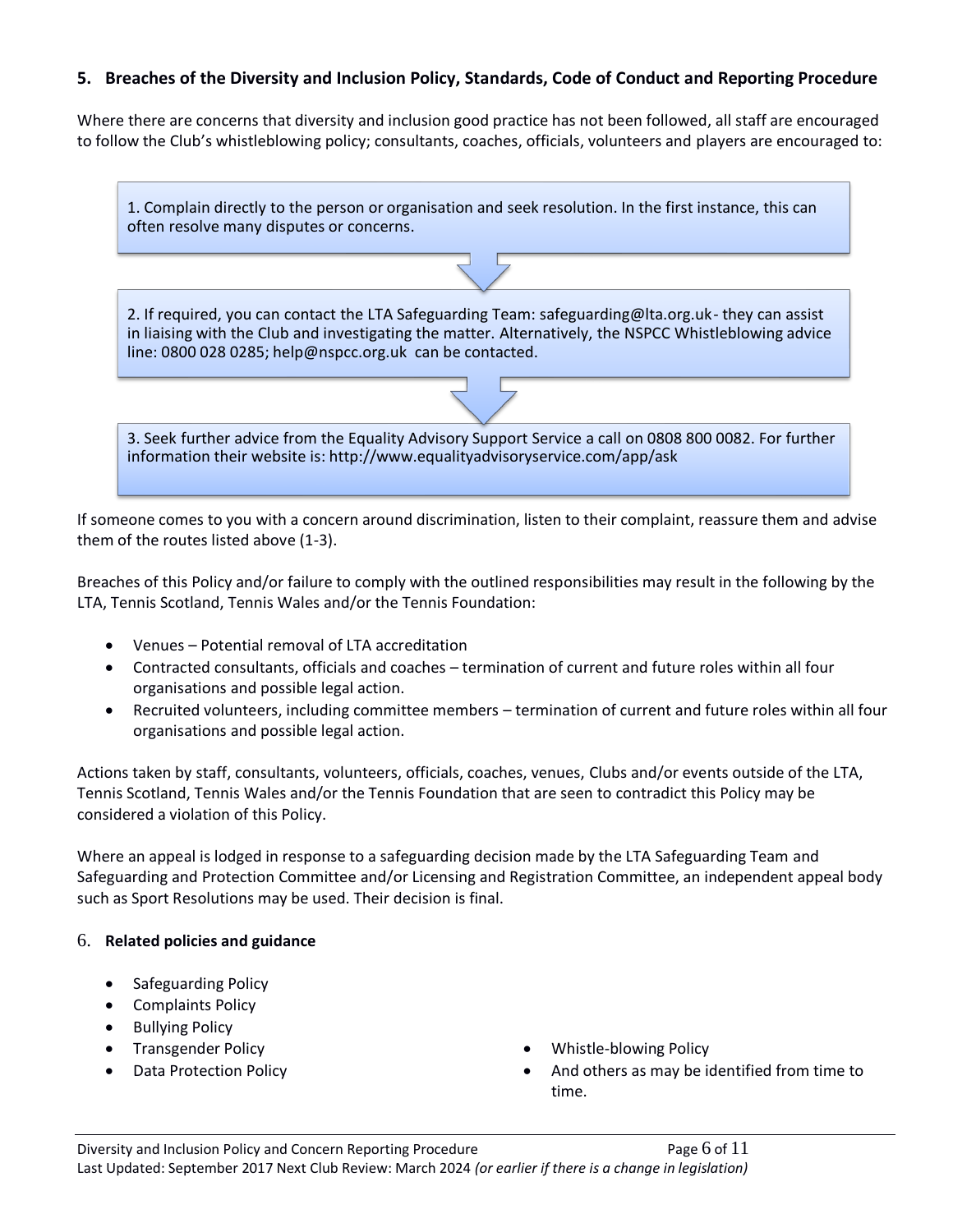# **Codes of Conduct**

#### **All volunteers agree to:**

- Prioritise the well-being of all children and adults at risk at all times
- Treat all children and adults at risk fairly and with respect
- Be a positive role model. Act with integrity, even when no one is looking
- Help to create a safe and inclusive environment both on and off court
- Not allow any rough or dangerous behaviour, bullying or the use of bad or inappropriate language
- Report all allegations of abuse or poor practice to the Club Welfare Officer
- Not use any sanctions that humiliate or harm a child or adult at risk
- Value and celebrate diversity and make all reasonable efforts to meet individual needs
- Keep clear boundaries between professional and personal life, including on social media
- Have the relevant consent from parents/carers, children and adults before taking or using photos and videos
- Refrain from making physical contact with children or adults unless it is necessary as part of an emergency or congratulatory (e.g. handshake / high five)
- Refrain from smoking and consuming alcohol during Club activities or coaching sessions
- Ensure roles and responsibilities are clearly outlined and everyone has the required information and training
- Avoid being alone with a child or adult at risk unless there are exceptional circumstances
- Refrain from transporting children or adults at risk, unless this is required as part of a Club activity (e.g. away match) and there is another adult in the vehicle
- Not abuse, neglect, harm or discriminate against anyone; or act in a way that may be interpreted as such
- Not have a relationship with anyone under 18 for whom they are coaching or responsible for
- Not to have a relationship with anyone over 18 whilst continuing to coach or be responsible for them

#### **All children agree to:**

- Be friendly, supportive and welcoming to other children and adults
- Play fairly and honestly
- Respect Club staff, volunteers and Officials and accept their decisions
- Behave, respect and listen to your coach
- Take care of your equipment and Club property
- Respect the rights, dignity and worth of all participants regardless of age, gender, ability, race, culture, religion or sexual identity
- Not use bad, inappropriate or racist language, including on social media
- Not bully, intimidate or harass anyone, including on social media
- Not smoke, drink alcohol or drugs of any kind on Club premises or whilst representing the Club at competitions or events
- Talk to the Club Welfare Officer about any concerns or worries they have about themselves or others

#### **All adults agree to:**

- Positively reinforce your child and show an interest in their tennis
- Use appropriate language at all times
- Be realistic and supportive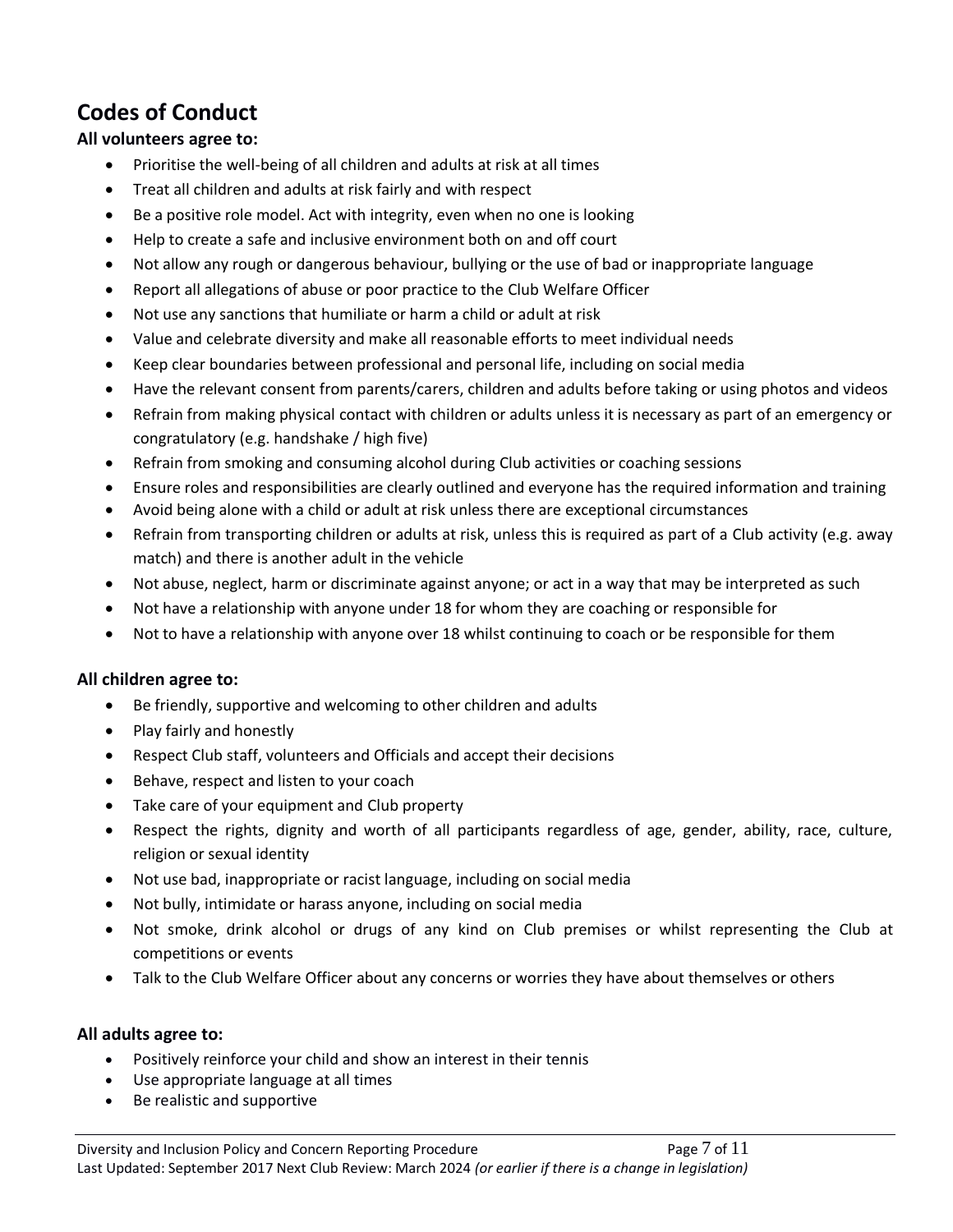- Never ridicule or admonish a child for making a mistake or losing a match
- Treat all children, adults, volunteers, coaches, officials and members of staff with respect
- Behave responsibly at the venue; do not embarrass your child
- Accept the official's decisions and do not go on court or interfere with matches
- Encourage your child to play by the rules, and teach them that they can only do their best
- Deliver and collect your child punctually from the venue
- Ensure your child has appropriate clothing for the weather conditions
- Ensure that your child understands their code of conduct
- Adhere to your venue's safeguarding policy, diversity and inclusion policy, rules and regulations
- Provide emergency contact details and any relevant information about your child including medical history

### **Appendix A: Glossary of terms**

**Age:** This refers to a person belonging to a particular age group, which can mean people of the same age (e.g. 32 year old's) or range of ages (e.g. 18 - 30-year old's, or people over 50).

**Bisexual or Bi:** – refers to a person who has an emotional and/or sexual orientation towards more than one gender.

**Bullying:** can involve any form of physical, emotional, sexual or discriminatory abuse. It can also include cyberbullying – using social media or mobile phones to perpetrate bullying.

**Direct discrimination:** treating someone less favourably than another person because of a protected characteristic.

**Disability:** A person having a physical or mental impairment that has a substantial and long-term adverse effect on that person's ability to carry out normal day-to-day activities.

**Discrimination:** treating someone in a less favourable way and causing them harm, because of their age, disability, gender reassignment, marriage or civil partnership, pregnancy or maternity, race, religion or belief, sex or sexual orientation.

**Discrimination by association:** discrimination against someone because they are associated with another person who possesses a protected characteristic.

**Discrimination by perception:** discrimination against someone because of the belief that someone possesses a protected characteristic.

**Diversity:** acknowledging and celebrating the differences between groups of people and between individuals**.**

**Equality**: treating everyone with fairness and respect and recognising and responding to the needs of individuals. Taking positive actions to address existing disadvantages and barriers affecting how people engage with and participate in tennis.

**Ethnicity**: the social group a person belongs to, and either identifies with or is identified with by others, as a result of a mix of cultural and other factors including language, diet, religion, ancestry and physical features traditionally associated with race. Ethnicity is essentially self-defined and may change over time.

**Gay**: refers to a man who has an emotional, romantic and/or sexual orientation towards men. Also, a generic term for lesbian and gay sexuality - some women define themselves as gay rather than lesbian.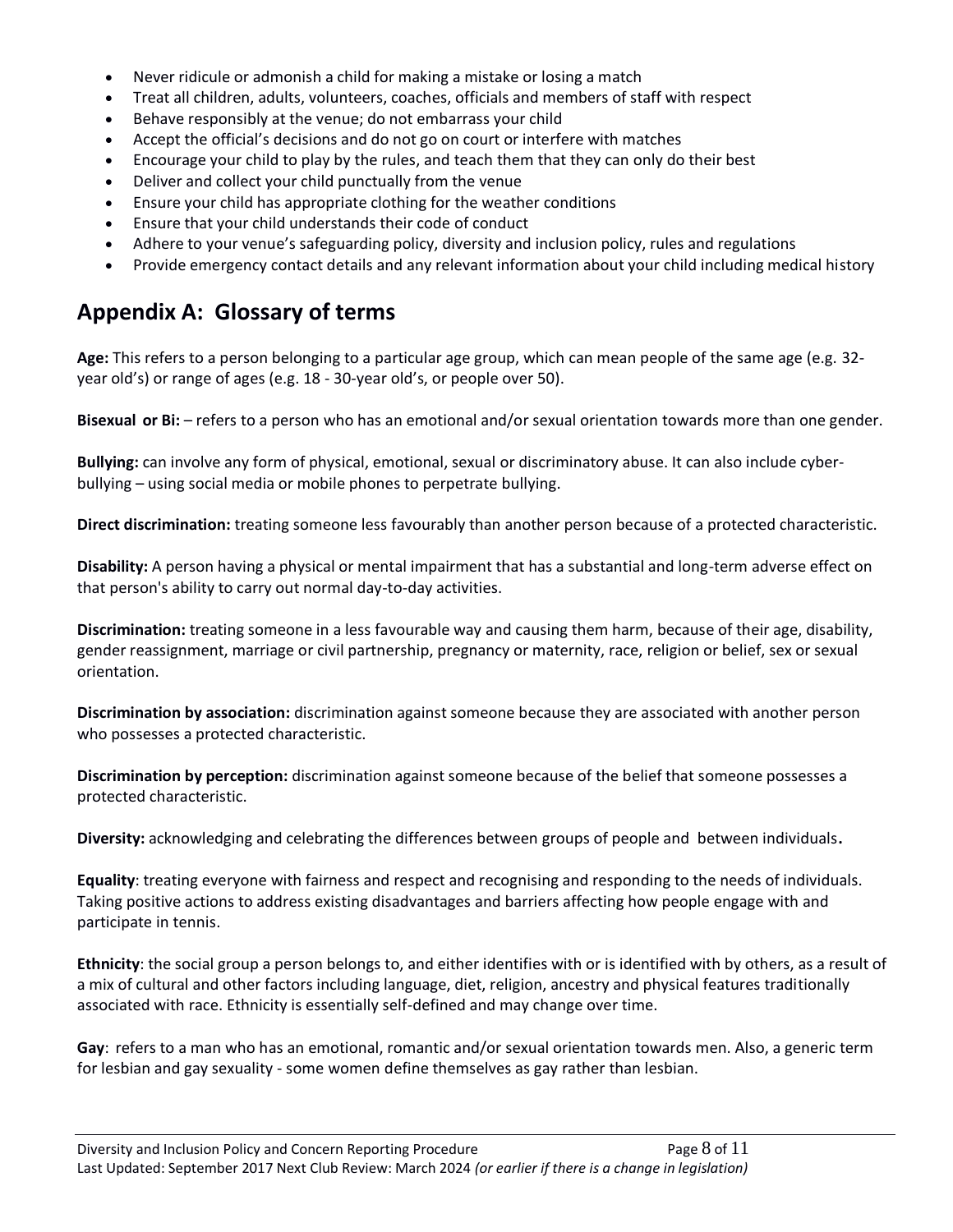**Gender identity: t**his is an individual's internal self-perception of their own gender. A person may identify as a man, as a woman, as neither man or woman (non-binary) or as androgyne/polygender.

**Gender reassignment**: The process of changing or transitioning from one gender to another.

**Harassment:** unwanted conduct related to a relevant protected characteristic, which has the purpose or effect of violating an individual's dignity or creating and intimidating, hostile, degrading, humiliating or offensive environment for that individual or creates an intimidating, hostile, degrading, humiliating or offensive environment. The focus is on the perception of the complainant not the intent of the perpetrator. Employees can complain of behaviour they find offensive even if it is not directed at them.

**Hate crime:** crime that is targeted at a person because of hostility or prejudice towards that person's disability, race or ethnicity, religion or belief, sexual orientation or transgender identity. This can be committed against a person or property.

**Homophobia**: the fear, unreasonable anger, intolerance or/and hatred toward homosexuality, lesbian gay and bisexual people whether that person is homosexual or not.

**Inclusive leadership** – leaders who are aware of their own biases and preferences, actively seek out and consider different views and perspectives to inform better decision-making. They see diverse talent as a source of competitive advantage and inspire diverse people to drive organisational and individual performance towards a shared vision.

**An Inclusive Leader** – is a role model exemplar of inclusive behaviour; listens to and seeks out the views of diverse people and takes account of these views, without bias, in the decisions they make; appreciates that a diverse group of people will generate more creative solutions to problems and encourages this; inspires people through a shared vision of future success and motivates them to deliver it; leverages difference for high performance and provides responsive excellence to customers', clients' and service users' needs; provides positive feedback to boost people's self-efficacy; puts effort into helping diverse people identify their talents and develop them for performance now and future advancement; communicates authentically and honestly in a way that inspires trust, loyalty and wellbeing.

**Inclusion:** recognising that people from different backgrounds may have difference needs and expectations and may experience barriers in trying to access tennis. An inclusive venue is one that takes steps to attract and engage with people from many different backgrounds and meet their needs so that everyone has a positive experience and has the opportunity to achieve their potential.

**Indirect discrimination:** a practice, policy or rule which applies to everyone in the same way, but that has a worse effect on some people than others.

**LGBTQ:** an acronym for Lesbian, Gay, Bisexual, Trans and Questioning.

**Lesbian**: a woman who has an emotional romantic and /or sexual orientation towards women.

**Monitoring equality**: refers to data collection and analysis to check if people with protected characteristics are participating and being treated equally. For example: monitoring of the number of people with a disability who play tennis at our venue.

**Non-binary** – an umbrella term for a person who does not identify as only male or only female, or who may identify as both.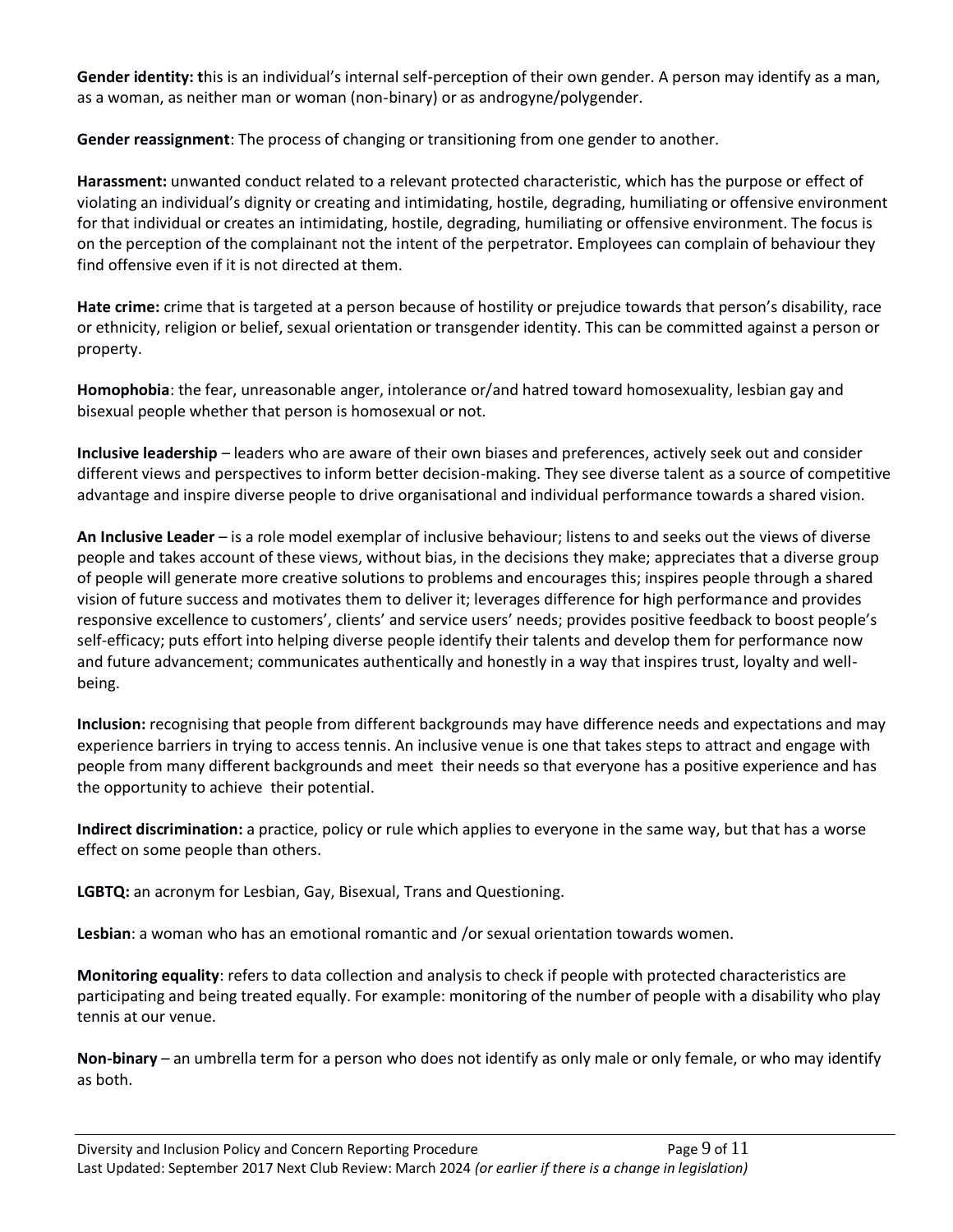**Positive action:** a range of lawful actions that seek to overcome or minimise disadvantages (for example in employment opportunities) that people who share a protected characteristic have experienced, or to meet their different needs.

**Pregnancy and maternity**: pregnancy is the condition of being pregnant or expecting a baby. Maternity refers to the period after the birth and is linked to maternity leave in the employment context. In the non-work context, protection against maternity discrimination is for 26 weeks after giving birth, and this includes treating a woman unfavourably because she is breastfeeding.

**Questioning**: it refers to the process of exploring your own sexual orientation and/or gender identity.

**Race:** refers to the protected characteristic of race. It refers to a group of people defined by their race, colour, and nationality (including citizenship) ethnic or national origins.

**Radicalisation, extremism and terrorist behavior**: Radicalisation is the process by which a person comes to support terrorism and/or forms of extremism. Extremism is vocal or active opposition to fundamental British values, including democracy, the rule of law, individual liberty and mutual respect and tolerance of different faiths and beliefs. There is no single way to identify an individual who is likely to be susceptible to extremist ideology. The internet and the use of social media can be a major factor in the radicalisation of people.

**Reasonable adjustment**: What is considered reasonable will depend on all the circumstances of the case including the size of an organisation and its resources, what is practicable, the effectiveness of what is being proposed and the likely disruption that would be caused by taking the measure in question as well as the availability of financial assistance

**Religion or belief:** religion has the meaning usually given to it but belief includes religious and philosophical beliefs including lack of belief (e.g. atheism). Generally, a belief should affect your life choices or the way you live for it to be included in the definition.

**Sex:** refers to the biological makeup such as primary and secondary sexual characteristics, genes, and hormones. The legal sex is usually assigned at birth and has traditionally been understood as consisting of two mutually exclusive groups, namely men and women.

**Sexual orientation:** a person's emotional, romantic and/or sexual attraction to another person.

**Trans:** an umbrella term to describe people whose gender is not the same as, or does not sit comfortably with, the sex they were assigned at birth. Trans people may describe themselves using one or more of a wide variety of terms, including (but not limited to) transgender, cross dresser, non-binary, genderqueer (GQ).

**Transphobia**: the fear, unreasonable anger, dislike, intolerance or/and hatred toward trans people, whether that person has undergone gender reassignment or is perceived to have done that.

**Transsexual Person:** someone who has started the process of changing their gender identity is undergoing or has undergone gender reassignment.

**Unconscious bias or implicit bias:** this refers to a bias that we are unaware of, and which happens outside of our control. It is a bias that happens automatically and is triggered by our brain making quick judgments and assessments of people and situations, influenced by our background, cultural environment and personal experiences.

**Victimisation:** when someone is treated badly because they have made or supported a complaint or grievance.